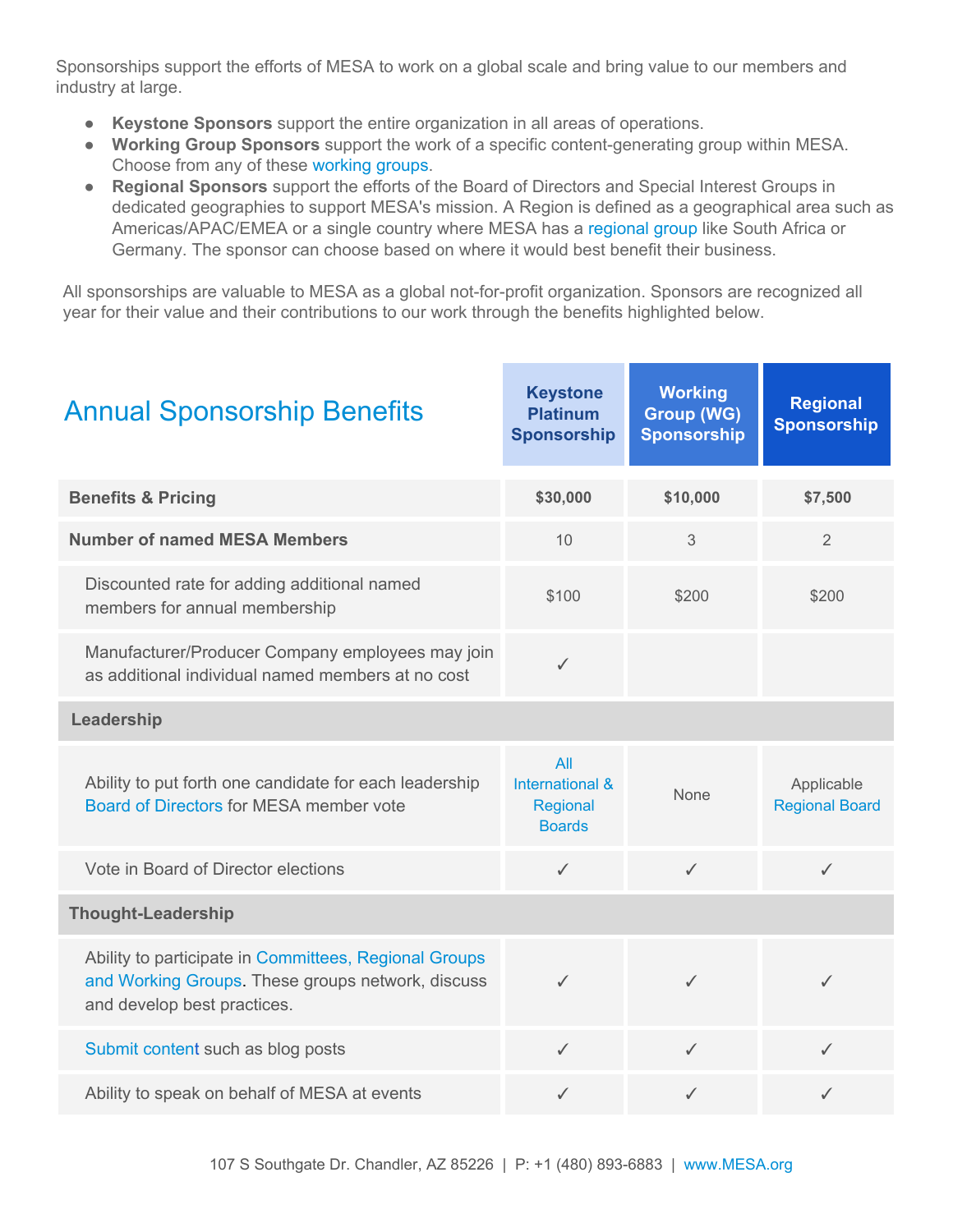## **Training**

| Discounted rates for public Global Education Program<br>dates and on-demand Online Courses                                                                                                        | ✓                      | $\checkmark$                    | ✓                                        |
|---------------------------------------------------------------------------------------------------------------------------------------------------------------------------------------------------|------------------------|---------------------------------|------------------------------------------|
| Discounted rates to attend MESA's Global Education<br>Program in-person training extended to all employees<br>of your organization (not just named members)                                       | ✓                      | ✓                               |                                          |
| Become a MESA Authorized Training Provider -<br>license MESA's existing course material                                                                                                           | $\checkmark$           | $\checkmark$                    |                                          |
| Custom training: Create a training program for your<br>clients or company. Choose from on-site training,<br>online courses and/or bundle downloadable<br>resources. (requires additional payment) | ℐ                      | $\checkmark$                    | J                                        |
| <b>Promotion</b>                                                                                                                                                                                  |                        |                                 |                                          |
| Company logo appears in MESA general e-mail<br>blasts, e-newsletters, webcasts, etc.                                                                                                              | 20+ emails per<br>year | Sponsored WG<br>promotions only | Sponsored<br>Regional<br>promotions only |
| Opportunity to submit a company event<br>announcement to the MESA mailing list once per year                                                                                                      | $\checkmark$           |                                 |                                          |
| MESA press release upon joining as a sponsor<br>distributed to MESA's 20,000+ opt-in email address<br>and press list                                                                              | ✓                      | $\checkmark$                    |                                          |
| Company logo displayed on MESA's website as a<br>Sponsor (and designated sponsor pages)                                                                                                           | $\checkmark$           | $\checkmark$                    | ✓                                        |
| Can post MESA's logo on company website                                                                                                                                                           | $\checkmark$           | $\checkmark$                    | $\checkmark$                             |
| Social Media "Shout outs" from MESA to recognize<br>and thank sponsor                                                                                                                             | 10                     | 5                               | 5                                        |
| Listing in membership directory                                                                                                                                                                   | $\checkmark$           | $\checkmark$                    | $\checkmark$                             |
| Ability to create a webpage on MESA website Vendor<br>Solutions Directory to showcase your organization's<br>Market Focus, Software Categories & Regions<br>Served                                |                        | ✓                               |                                          |
|                                                                                                                                                                                                   |                        |                                 |                                          |